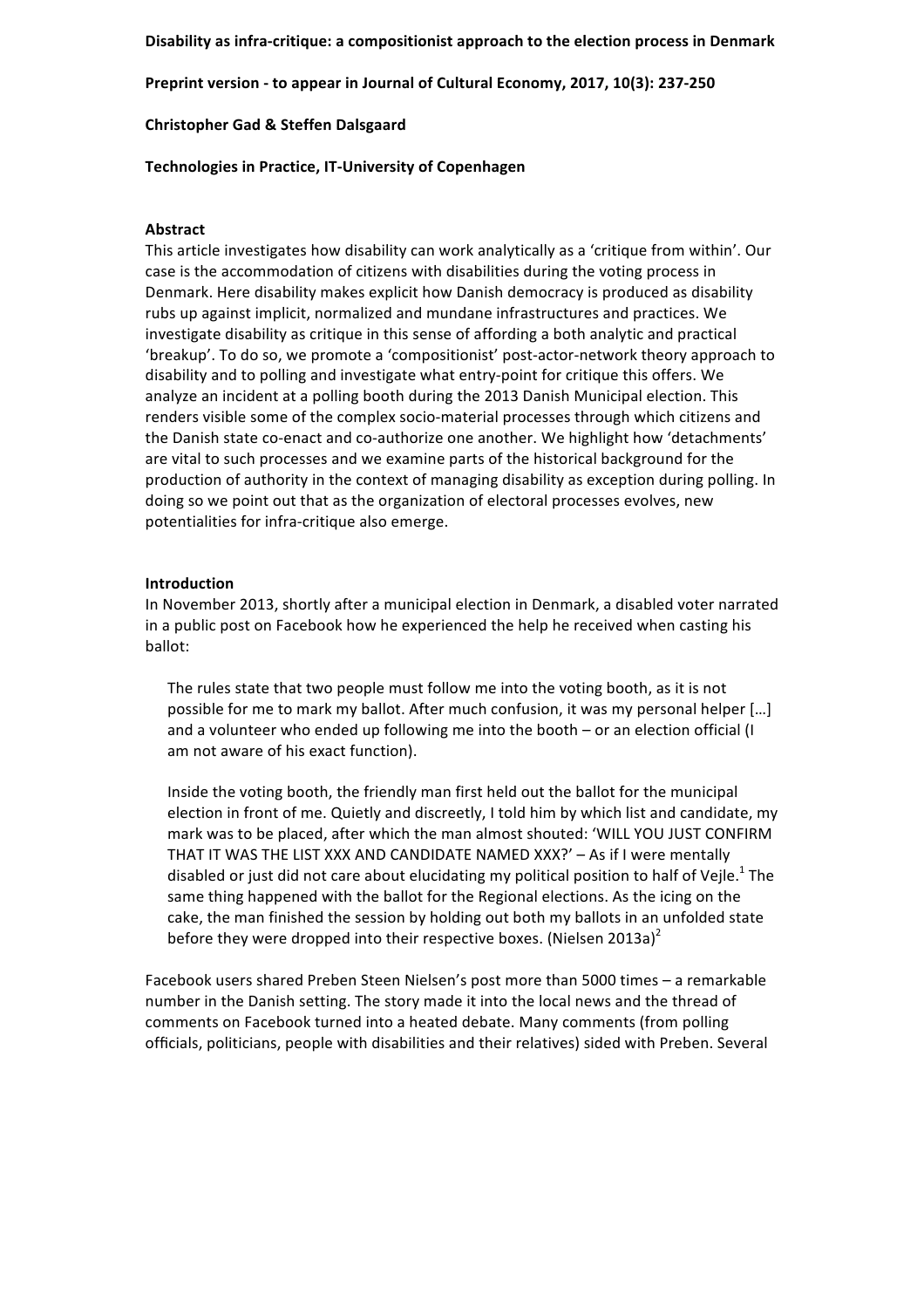people expressed outrage about what they comprehended as unreasonable conduct in the polling booth. Conversely, others expressed – with equal ferocity but on behalf of the electoral system - that disabled people should stop complaining and be grateful for living in a country where people with disabilities receive help casting their ballots. The polling process is obviously crucial as it practically enacts the reciprocal authorization of the democratic state and its citizens; during elections, the state authorizes citizen-bodies as they are turned into voters, and by casting their votes, citizens, in turn, authorize the state as a democratically legitimate entity. In this article, we explore the possibility that the voting process fruitfully can be understood as a 'composition' in Latour's (2010) term, a move which allows us to extend and question both central principles of democracy and the practical way in which voting is organized. These issues become matters of controversy in situations where there is a strong push to 'modernize' the electoral process, for example by introducing new digital technologies (Gad and Dalsgaard 2015; Dalsgaard and Gad n.d.). Preben's awkward incident is fortunately a rare case in Danish elections. Yet, to us the case is analytically interesting as it offers a vantage point for a critique of the Danish polling process, including how it is managed, 'from within'. Preben's incident is a temporary breakup of what are normally taken-for-granted procedures, enabling a partial 'infrastructural reversal' (Bowker and Star 1999) of the electoral process. This is (on a different scale) much like the analytic affordance offered by the temporary breakdown of the US presidential election in 2000, which revealed the practical messiness of the process and the non-neutral role of its infra-structural components. Citizens, of course, do not normally notice such matters (Lynch 2001; Miller 2004). What is disabling in one setting (a polling booth not affording certain bodies the ability to vote in privacy) can thus be enabling in another (to us, analytically and to democratic debate more generally). The double articulation of democratic state authority and citizen-bodies becomes visible when it breaks up in a meeting with the deviant, exceptional or unexpected (Gad and Dalsgaard 2015). As we will elaborate below, both the normal and the deviant become seen as emergent features of the socio-material setup of polling.

In sum, our aim is to think through disability as a form of infra-critique of the election process in Denmark, and of its organization. This offers a contribution to the understanding of 'management' and more specifically the proposed 'breaking up' of management. Our approach draws on work in Science and Technology Studies (STS) that analyze disability, not as bodily trait but in terms of how it is continuously articulated and made up in practice and through relations (Moser and Law 1998; Moser 2000; Callon and Rabeharisoa 2008). It also speaks to the body of work in organization and management studies that emphasizes the importance of materiality and the body (e.g. Dale and Burrell 2000; Thanem 2003; Dale 2005; Dale and Latham 2015; Pullen and Rhodes 2015), and to the anthropology of election practices and techniques (e.g. Bertrand *et al.* 2007; Coles 2007).

Our main contribution, however, is to take the analysis to a discussion of how we might conceive of critique as something emergent from or within the socio-material composition of management practices rather than something which is absolute or transcendent to these practices. With this 'compositionist approach', we explore how disability disrupts the practical making of elections, inside-out. By using disability to make the implicit explicit we do not claim to reveal a hidden explanatory layer such as 'power' or a 'structure' that explains electoral practices (cf. Latour 2005, passim), and we do not assume to inhabit a moral or theoretical position from which to perform external critical judgment. We build critique from within the case at hand instead of intervening from the more conventional position of 'critical distance' (e.g. Whittle and Spicer 2008).

First, we outline our Latourian-inspired compositionist approach and extrapolate how STS-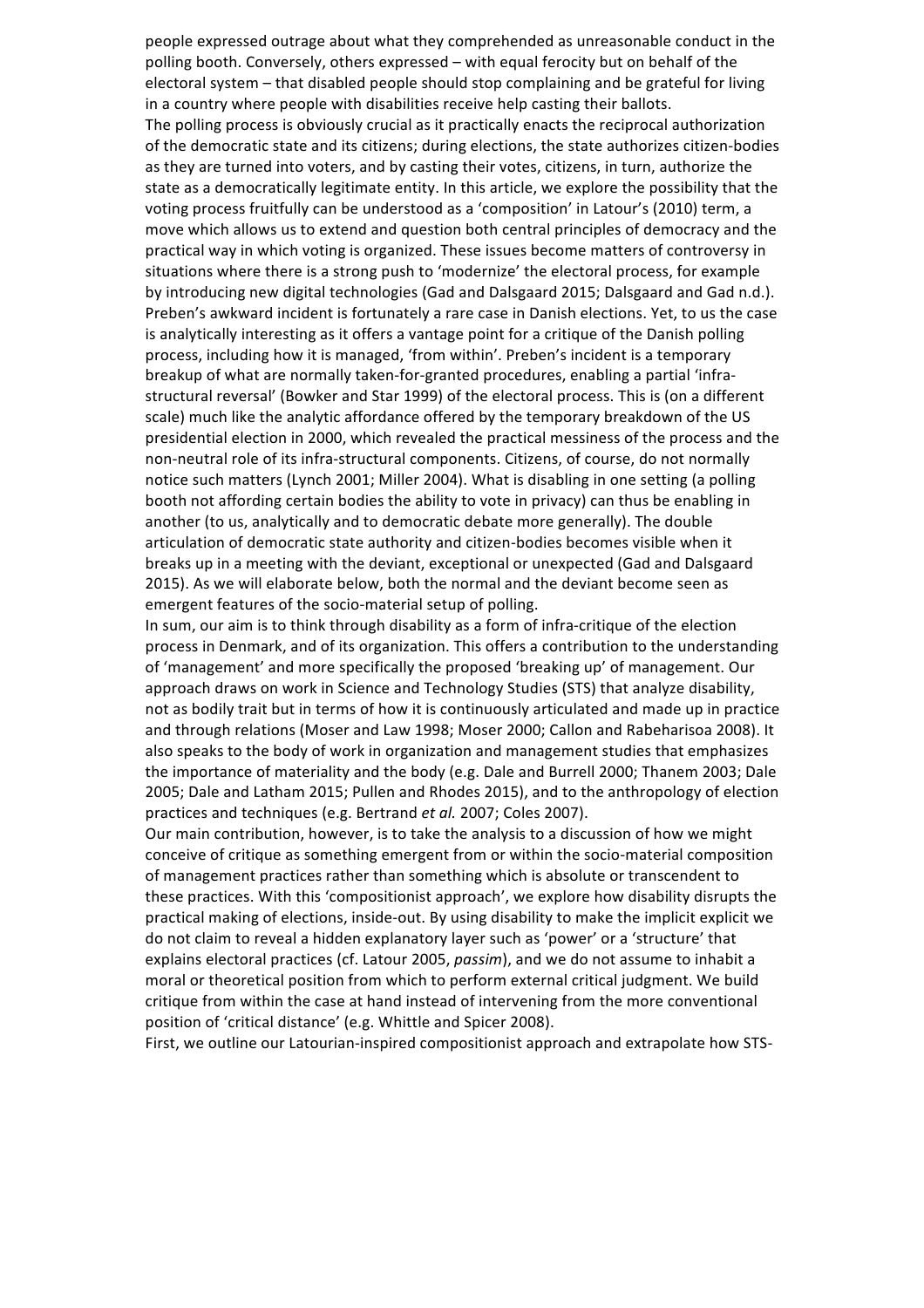informed notions of disability allow us to elicit the way disability may breakup the management of elections. Subsequently, we analyze the Danish voting process, tracing features of its processual and socio-material character. This includes suggesting that voting is composed by a series of attachments and detachments; that legislation historically has shifted away from practice towards a valorization of principle; and that infra-critique of elections elicits how authority is negotiated when democratic state-management meets the disabled citizen-body. We conclude with a discussion of some analytic and practical implications of posing disability as an infra-critique of electoral practices. The empirical material for the article includes observations of electoral practices in Denmark interviews with disabled persons about elections, meetings with Dansk Handicapforbund (the Danish Association of the Physical Disabled), debates on relevant legal bills in Folketinget (the Danish parliament), as well as archival studies of the voting legislation.

## **Compositionism and disability as infra-critique**

In following a compositionist style of inquiry (Latour 2010), we contend that realities emerge as heterogeneous compositions of both matters and concerns (technologies, bodies, ideas, etc.) that are only momentarily associated to form patterns of order or organization (Latour 2005). The elements in a composition achieve their characteristics and capacities only in their relational actuality, while still retaining their heterogeneity (Latour 2010, pp. 473–474). This does not imply that relations are the primordial causes of the things they connect. Rather, capacities - for example the ability to act, think or cast a ballot – are themselves effects of processes of connection and disconnection.

A compositionist approach allows us to conceptualize the casting of ballots as a process of attachments and detachments of relations. We will briefly qualify this position by outlining how we see relationality as both a matter of connections and cuts (Strathern 1996; Yarrow and Jones 2014). Thomas Yarrow and Siân Jones analyze how social theory has ascribed positive value to engagement and relationality, whereas detachment, disconnection and separation conversely have been depicted as a negative modern inflection. Relationality has even been positioned as a social antidote to the figure of a detached and individualized modern subject. According to Yarrow and Jones, the works of sociologist Richard Sennett and social anthropologist Tim Ingold exemplify this 'fetishism of relations' (in our words), and how engagement has been ethically and ontologically privileged over separation. This view risks romanticizing relatedness, underplaying how a range  $-$  if not all  $-$  practices profoundly rely on cuts and disengagement.

Representative democracy is often discussed as a matter of ensuring the engaged participation of citizens in elections, voting and democracy in general. This is not least the case in discussions of the 'inclusion' of people with disabilities in democracy. This discourse risks taking the positive value of relationality for granted, but when it comes to both elections and disability we see connections and disconnections as equally important and as entangled in one another. From a compositionist position, disability is then an actualization of a specific lack capacity that partially relates a body to a contingent social and material composition.

Seeing the disabled body as emergent from particular socio-material compositions is an argument gaining importance in STS-inspired studies of disability. Galis (2011) for example, distinguishes an STS-approach to disability from medical-natural and social constructivist views. According to Galis, the first depicts disability as a natural phenomenon, which can be diagnosed using medical scientific methods. The latter analyzes disability as the effect of values or norms embedded in medical diagnosis and other social practices. These views, Galis argues, are the negative mirror images of each other, which he and others in STS seek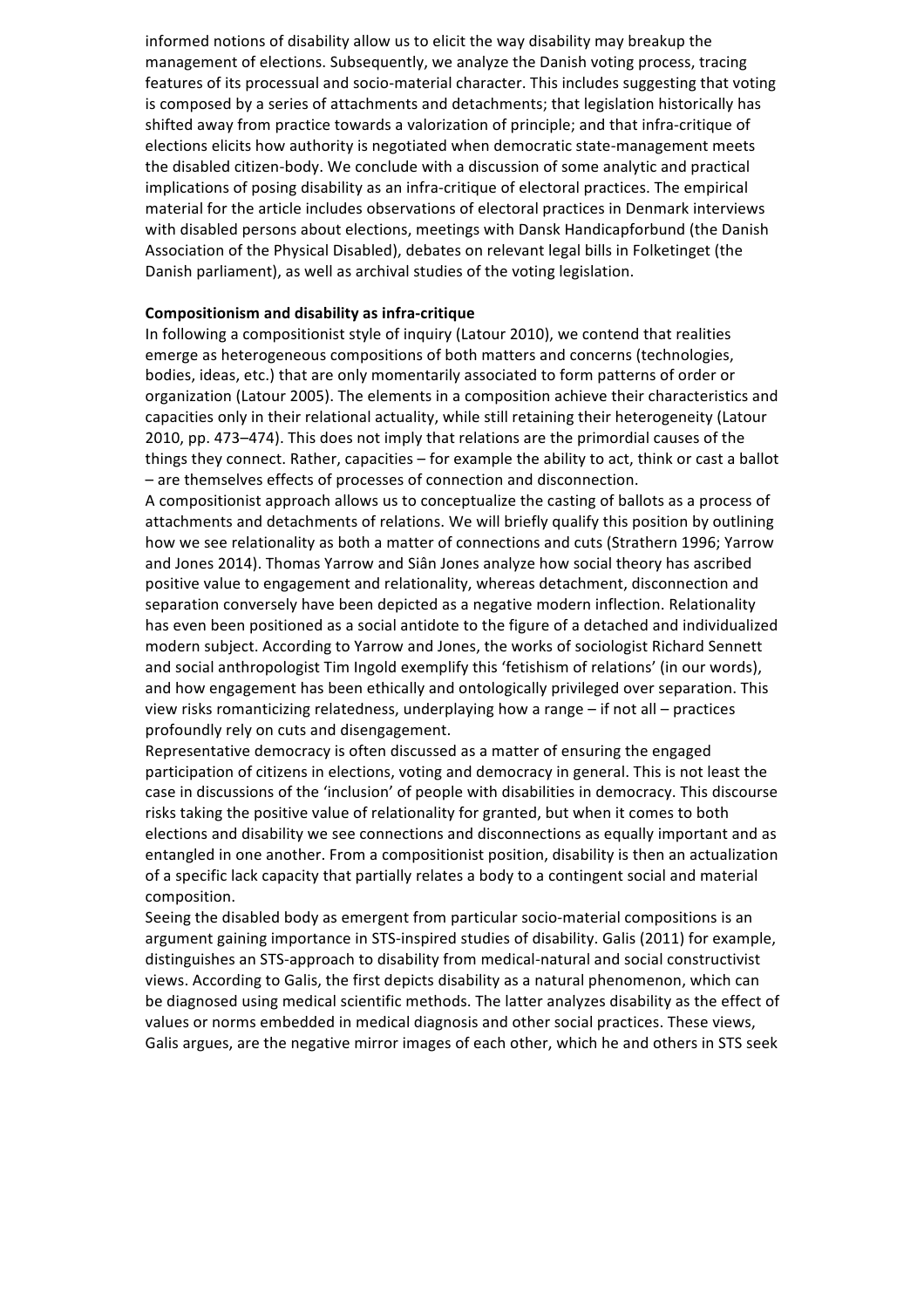to bypass (see also Shildrick and Price 1996; Blume 2012; Stephens et al. 2015). A compositionist approach implies short-circuiting the asymmetrical reading of ability and disability that characterizes the positions laid out by Galis (see also Inahara 2009). Galis and also Blume (2012) take inspiration from the 'generalized symmetry<sup>3</sup> of Actor-Network Theory (ANT) to bypass an a priori distinction between human beings and a world of things. ANT's tenet of generalized symmetry is not a theory about ontological sameness, but rather a methodological precaution that seeks to avoid presuming what matters and how it does so prior to the specifics of analytical and empirical enquiry (Latour 2005, p. 76). We are then made more sensitive to how asymmetrical compositions abound. However, these asymmetries do not result from universal social laws or structures. This view enables Galis to perceive of the disabled body and its surroundings as interdependent and coconstitutive. As such he defines disability as:

an effect of a process of associations in a network. [...] Different bodily forms, abilities and disabilities  $[...$  and] architecture  $[...]$  are mutually constitutive. For example, pavements, ramps, stairs, elevators, washrooms, benches, signs, public buildings, wheelchairs, and other infrastructures enact action/agency: disability/ability. (Galis 2011, p. 831)

To talk of 'disability' is to look at how body and environment articulate one another (cf. Latour 2004). When it comes to the act of voting, disability results from specific sociomaterialities and technologies affording *and* inhibiting action (Latour 2005, p. 46). Both ability and inability (or disability) in the act of voting are effects of the composition. While STS-informed disability studies use this insight to explore how the disabled body results from particular socio-material setups, our interest is focused more on how disability as part of an ill-composed relation breaks up management. The incident described in the introduction exemplifies how disability may disrupt, question and make visible some of these constitutive elements of elections. Indeed, disability speaks back to – or breaks up – the composition that disables it in the first place. In that manner, we understand disability as an emergent infra-critique of the very composition that articulates the disabled body. Latour (2010) poses composition as an alternative to the modernist idea of critique which follows a 'logic of disclosure' from the outside-in and builds on the view that externally developed theory offers a better vantage point for understanding all empirical matters by revealing their 'really real' conditions, such as relations of dominance and power hidden either underneath a surface appearance or by people's delusions. Instead of relying on the certainty about a world beyond this one, we choose to stress the immanent character that critique may gain if socio-material phenomena are regarded as heterogeneously composed (Latour 2010, p. 475).

The discussion of the concept of critique is too long for us to do it justice here but we can situate our modest intervention in response to Whittle and Spicer's (2008) characterization of ANT as relying on a naturalizing ontology, an unreflexive epistemology and an antiperformative politics. Whittle and Spicer seem blind to the possibility that the academic observer is not sovereign and should not be credited as a champion critical de-mystifier. As we shall explore now, a compositionist approach helps realize disability as an emergent critique from within. Denaturalization and reflexivity, then, are both practical problems and emergent critiques (see Latour n.d. for a 'critique' of the idea of critical distance). With a compositionist approach, then, critique is not performed as a conceptual outside but emerges through engaging empirical matters and concerns. Following STS-scholar Helen Verran, infra-critique is a process, which involves 'working with those who think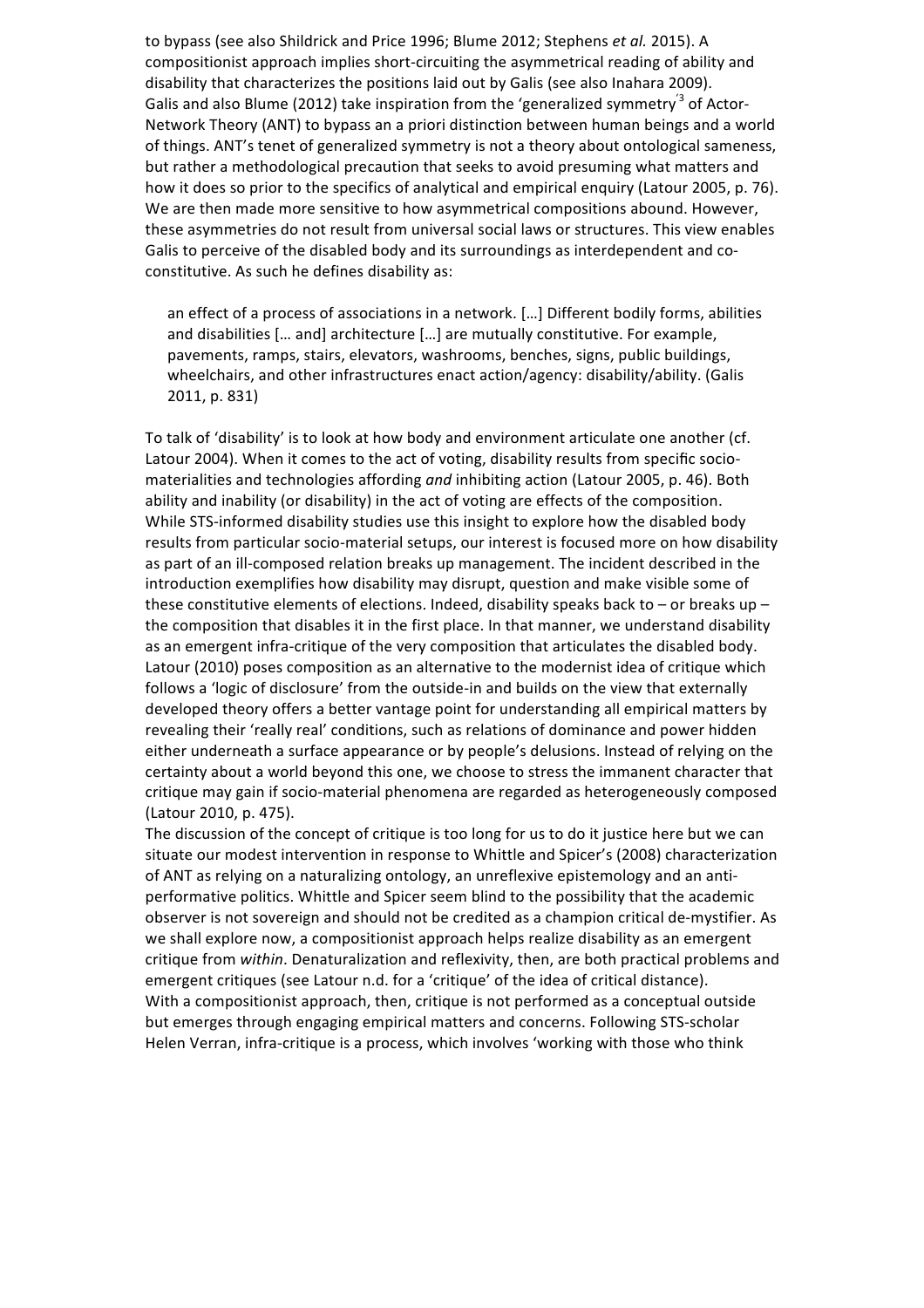otherwise' (2014). Infra-critique is about moments where empirical matters resonate in productive ways with analytic concerns. Here, we do not engage with disabled people, exploring how they might help us think otherwise, but we do seek to counter ideas about the normalcy of Danish electoral processes by thinking through frictions involving disability *in* the case at hand. Preben's story exemplifies to us, not the failure of an electoral process, but rather how this process is simultaneously robust and fragile, in the sense that it may easily breakup from within. In the following, we explore three interrelated breakups of the voting composition, using Preben's story as an invitation to elicit its heterogeneity.

#### **Breakup 1: precarious procedures of attachment and detachment**

Our first step is to analyze the organization of the polling process as a series of attachments and detachments. These are aimed at getting citizen-bodies-cum-voters through the process in a way that ensures the enactment of the democratic principles of 'one person, one vote' and the secret ballot. Composing voting, as we will argue, involves associating citizen-bodies with polling cards to meet the first principle of identifying each voter as an individual *as well as* cutting that relation after the vote has been cast, in order to enact the second principle, which ensures the individuation and separation. This series of attachments and detachments is important to extrapolate when engaging with Preben's incident at the polling station. This incident, we will argue, brings to the front the fragility of the composition, the momentary associations between human helpers and non-human polling booths.

In practice, the process is as follows. When entering a Danish polling place, all voters carry a polling card. Polling cards are mailed by post to each person in Denmark, who is registered in the National Civil Registry (Folkeregisteret) and eligible to vote at a given election (with a few exceptions every citizen who is 18 years of age and above). In this way, attachment of the citizen-body to a polling card is a condition for becoming an eligible voter at the polling station and for their engagement in the electoral process. If this attachment to the polling card has not occurred (e.g. the card could be lost in the mail), it is possible to assign a new polling card printed at the polling station. It is still needed to keep proper track of the citizen as a voter.

The next step in the procedure involves detachment of the voter from the polling card. A polling official collects the card and registers the voter in a protocol. In return the voter is now attached to a ballot paper instead. The ballot paper will allow the voter to enter a polling booth – an enclosed space with a curtain which shields the voter from the eyes of others in order to mark the ballot in private. The voter then leaves the booth and drops the ballot into a ballot box, ideally without showing anyone how they marked the ballot. As the ballot is added to the pile of many other ballots in the box (they are identical except for how they are marked), the ballot can no longer be identified as anyone's vote in particular. The voter is thus detached from the ballot paper and the vote it represents. After the end of the polling, the polling officials (a mix of volunteering citizens, grassroots members of the parties and municipal employees) will then sort and tally the marked ballots in ways that attach the ballot paper to the candidates or parties voted for.

Electoral law requires that this series of attachments and detachments occurs in order for the ballot to be valid. For instance, if a ballot can be uniquely identified, when the votes are counted (if it has been marked in a special way), the ballot must, according to protocol, be declared invalid. Detachment, including irreversible forms of detachment, $4$  is crucial to the voting process because voters, if they could prove how they voted, would be able to sell their vote or be subject to coercion or other forms of pressure.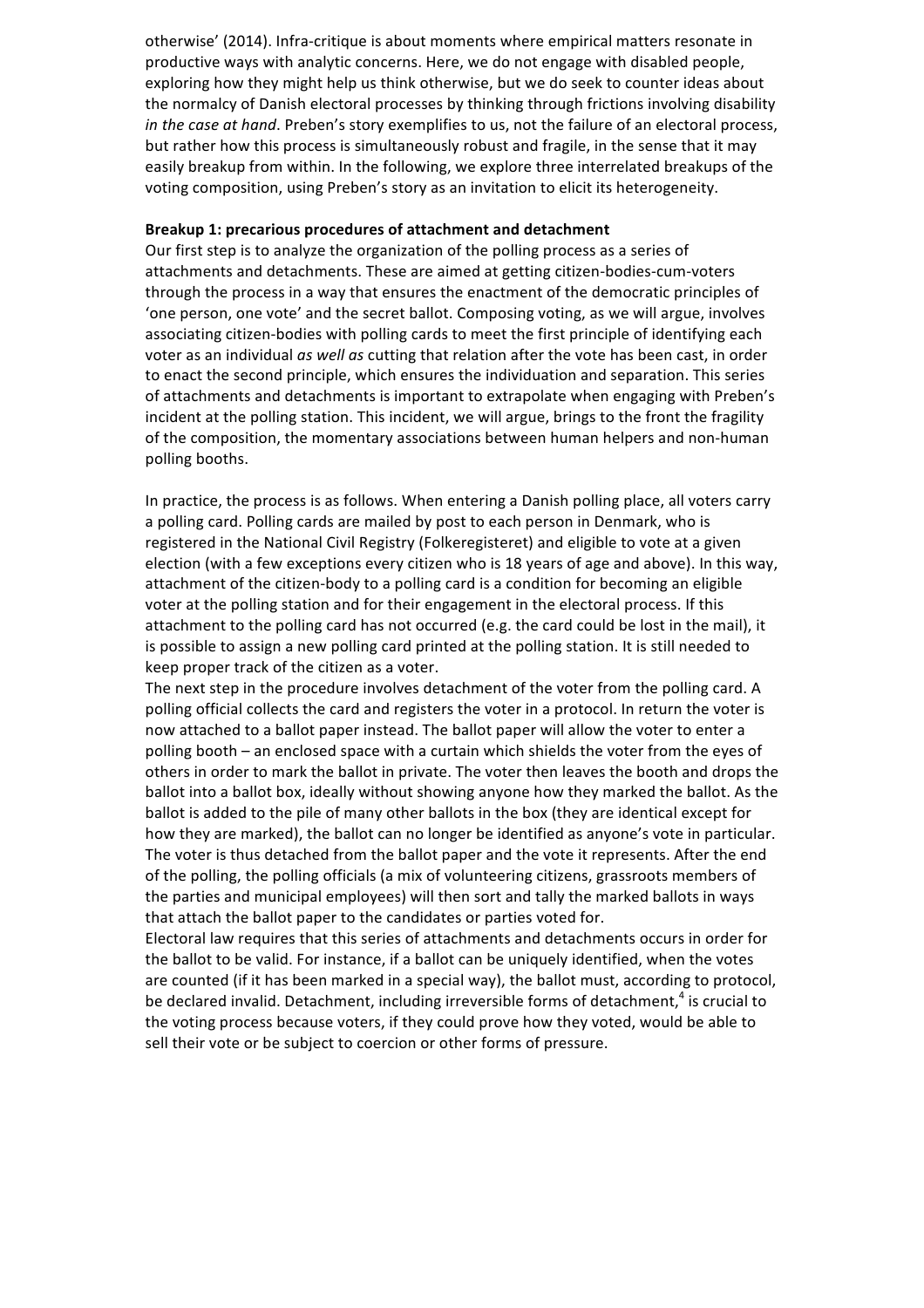The detachments ensure that the citizen-body is temporarily disconnected in the polling booth from all their social relationships and affiliations (to kin, religious groups, business interests, etc.). This is how voters are enacted as autonomous subjects and equal citizenbodies making free political choices. The performed separation of the voter from personal or social relations is critical since relations might affect how voters vote, no matter whether they are imposed or voluntary. Indeed, it is no coincidence that the voting booth is called *l'isoloir* in French (Bertrand *et al.* 2007). This highlights how citizens entitled to vote are performed as free and independent subjects, exactly through the isolation created by the booth, which temporarily detaches them from social obligations  $-$  except for the relation to the state (Bertrand *et al.* 2007). As a technology or technique the voting booth both presupposes and reproduces the normal, educated, literate and well-functioning citizen-body, while failure to comply with the conditions of this socio-material procedure produces disability (or in other cases fraud or errors).

This polling setup involves significant coordination of efforts by polling officials, the municipal administrations and other organizations involved in communications or logistics, a number of technologies such as paper and pencil, polling booth, pollingand identity cards, etc. This socio-material composition facilitates the movement of citizen-bodies through the polling process. It should be noted that polling is certainly just one slice of the electoral process whether from an administrative or citizen point of view and that any depiction thereof, like ours, also express an analytic cut.

It should also be noted here that the secrecy of the vote is not a given in the making of democracy. John Stuart Mill, for instance, argued against the secret ballot on the grounds that it would promote selfish behavior at the expense of the public good (Mill 1861), and Alexis de Tocqueville argued in 1835 that while the old European nations would benefit from the secret ballot because of their hierarchical structure, the USA could have true open ballots because they had a flat, free and open society (de Tocqueville 2000). Such examples make it evident how the practical production of democracy is historically contingent. At present the secrecy of the vote is crucial for most democracies, though. It is one of the criteria based on which political scientists diagnose the democratic status of nation-states (Elklit and Svensson 1997).

The compositionist production of the secret ballot exemplifies that an analysis of electoral processes cannot solely rely on a privileged notion of (democratic) engagement. Several detachments and attachments are integral to the procedure. Hence, Preben's incident at the polling station cannot be understood simply as *failure* to engage in and comply with normal procedures. Instead, it is better seen as a partial breakdown - a breakdown, moreover, that emerges in the *interaction* between the electoral procedure, the polling booth and the people involved. When properly aligned (cf. Latour 2013) these entities produce the 'proper' detachments and attachments. Preben's experience was, then, one in which he was not properly detached from social relations in the voting booth when the polling official loudly asked him to confirm, who he wanted to vote for. The polling booth failed to cut (in Strathern's [1996] sense) relations properly because participation in the process relies on discrete and *discreet* modes of bodily articulation. In Preben's incident, his choice as well as the disability of his body was articulated *too noisily*. The booth could not afford a successful procedure by itself since it only prevented intrusive vision, not extrusive sound. The noisy articulation of Preben's body shows then how the citizen-body is contingent upon a well-orchestrated, but fragile composition of actors engaged in a process of attachments and detachments.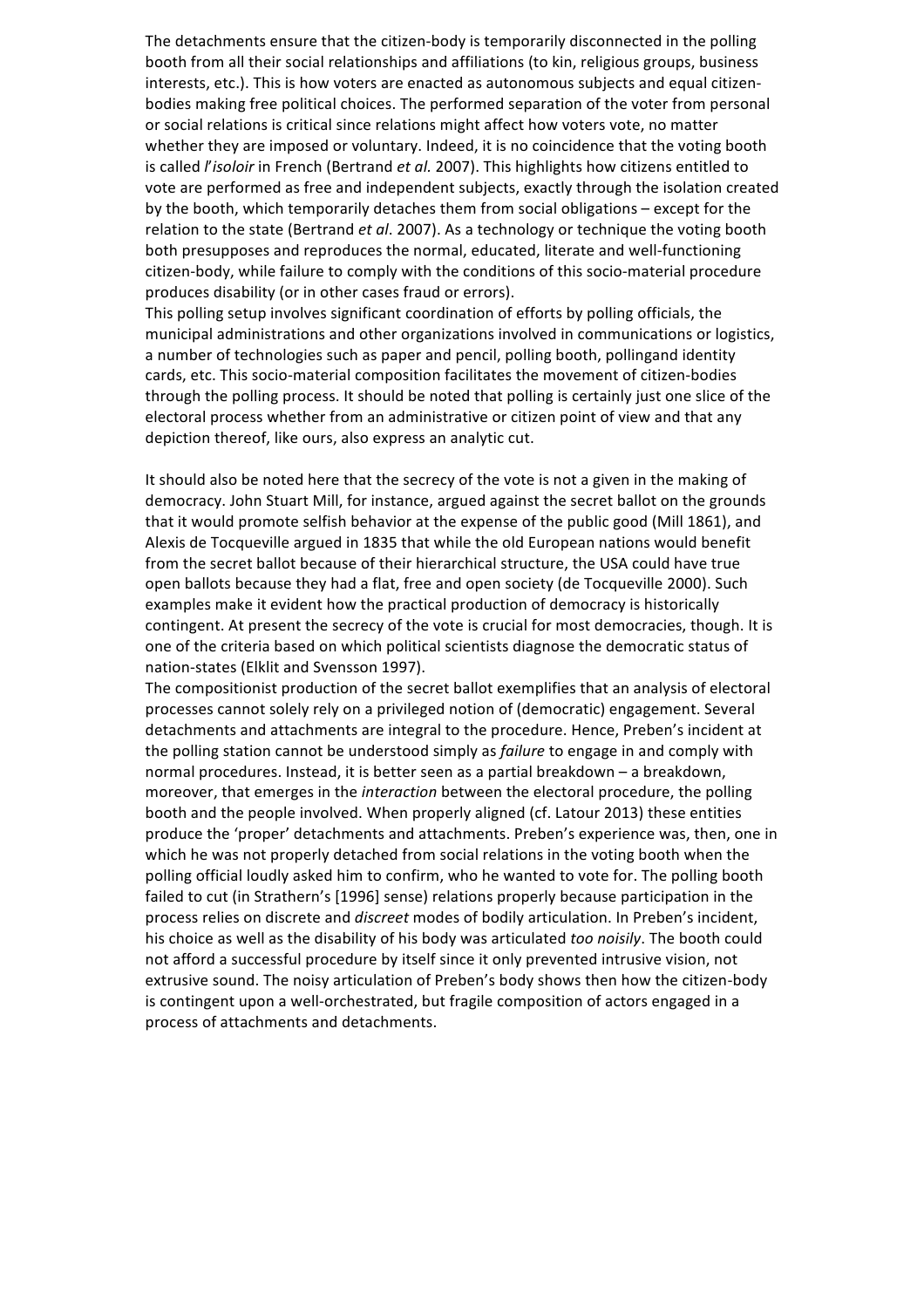## Breakup 2: ambivalent legislation in the electoral management of disability

In the above analysis we have shown how polling relies on an orchestration of attachments and detachments produced by fragile and temporary alignments between humans and non-humans. However, the composition of polling is more than just that. Voting procedures are informed by law and international conventions, delegating specific obligations and rights to polling officials and citizen-bodies respectively. Preben's polling station incident also invites us to explore the procedural aspects of voting and to examine recent changes in the procedures for people with disabilities. This section displays how the contemporary potential for breakup and critique has gradually been introduced into the composition through the historical process of legislation.

In 2008, The Danish Parliament amended the section of the electoral law, which applies to disabled people during polling. According to the amended law, two people must now assist the disabled voter. At least one of the assistants must be a polling official, who in the Danish context represents the state, and not an independent electoral committee. This change is a consequence of the United Nations' Convention on the Rights of Persons with *Disabilities*, ratified by Denmark in 2009.<sup>5</sup> The Convention could be seen as an important critique of Denmark's (and other countries') failure to comply with their existing laws, which required all citizens be allowed to vote freely and secretly. The Convention obliges the signatories to make this possible and promotes it as a matter of universal rights and obligations.

The introduction of a discourse of universal rights and obligations in the management of disability during voting marks a historical disjuncture in Denmark. In 1901 the law on elections stated that

In case a voter announces to the election board that he is unable to carry out voting in the prescribed manner, and the election board finds that this is right, a dedicated member of the election board, or a dedicated voter appointed by the election board, will provide the assistance necessary for voting to proceed, which also means that the necessary accommodation of the prescribed procedure must be made. (Lovtidende 1901, §41)

Here the disability is handled by making exceptions to standard protocol and procedures. When, and how to do so, relies on the discretion of the polling official. This law remained in force until 2008, with one important exception. In 1920 (for municipal elections) and 1948 (for national parliamentary elections) a sentence was added to the above paragraph, which bestowed upon blind and visionimpaired people the option to choose for themselves who would help them mark their ballot. In 1948 this was introduced with almost no discussion in parliament as they saw it as a purely 'practical' rather than principal matter (Lovtidende 1948).

Interestingly, the law of 1901 did not specify what 'necessary accommodation' should entail. The election official is delegated the power to recognize the claim of disability or reject it. One could argue that the former law recognized that officials co-constitute disability. Compare this with the excerpt below from the law of 2008 on how to handle disability as exception:

Voters who due to lack of mobility, bad health or the like cannot access the polling station or polling booth or for other reasons are not able to vote in the prescribed manner, [...], have the right to request the necessary assistance [...]. Thus the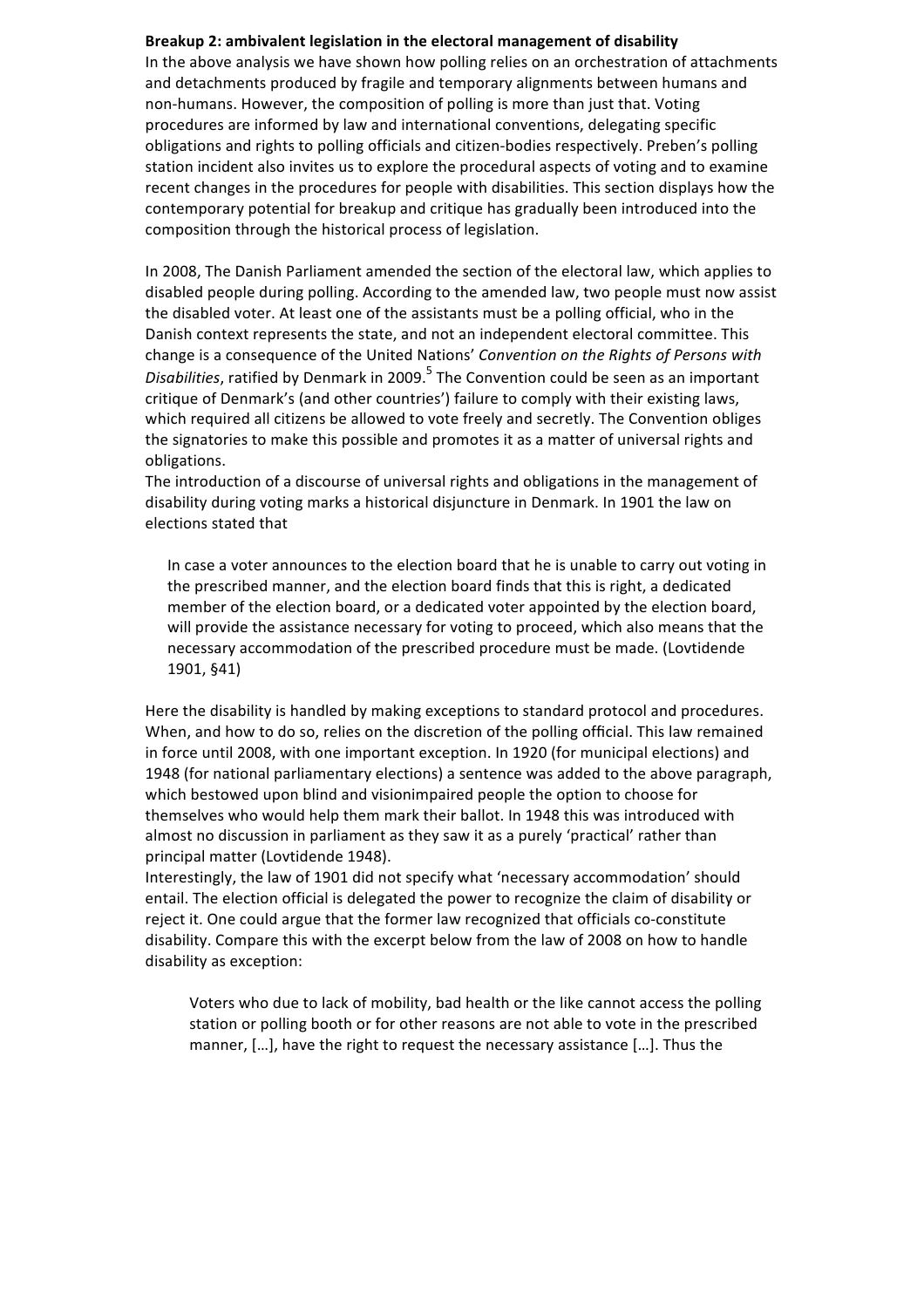necessary easing of the prescribed procedure may be made, including granting access to voting immediately outside the polling station.

Stk. 2. Help is provided by two polling officials or appointed voters. Instead of one of the election committee members or delegates the voter can ask a person designated by the voter for help to vote.

Stk. 4. Help for marking the ballot can only be provided if the voter can indicate to those providing assistance, immediately and unambiguously, for which party or candidate the voter wants to vote. (Lovtidende 2008, §49)

It remains the responsibility of the polling official to enact or practically realize these relaxations of procedures. Crucially, however, paragraph 4 adds that this can only be done insofar as the citizen is able to *indicate immediately and unambiguously for whom they intend to vote*. One consequence of this is that the accommodation granted in 1920/1948 to allow blind and vision-impaired people to choose their own assistant is now removed. Again, consider how Preben's experience could be understood as mismanagement, in this case of the rule stated in paragraph 4. The rule would be seen as simply being taken too literally, violating other parts of the law, most importantly the principle of the secret ballot. In any case, the law change represents an effort to manage local practices in the polling place by enforcing new standardized procedures (see also Ross Winthereik and Jensen 2017). Instead of relying on the discretion of the polling official to make things work and enable the person with disabilities to vote, the polling official now figures as a kind of state manager delegated the task of checking compliance to a procedural logic. This is of course already part of the role of the polling official's job in regard to the election as a whole but in the case of disability it seems that the right to vote today is accompanied by more demands than what applies to the average citizen-body, even if this may jeopardize the secrecy of the vote. Yet, the former law was obviously not perfect either, since it was exactly up to election officials to recognize disability. To us this exemplifies an inherent ambiguity in the composition – the impossibility of permanently resolving different matters of concerns in the polling. While the new legislation was intended to avoid breakups, it created new potentials for exactly that.

The UN convention was a critique incorporated in the Danish law. However, this did not make problems with marginalized or stigmatized voters disappear. Rather, new 'overflows' occurred (Callon 1998). This is underlined by the fact that the implementation of the UN Convention involved a peculiar translation, since the Convention actually suggested that people with disabilities should be bestowed the right to be assisted by a person of their own choice when casting their vote (UN's convention article 29; cited in Center for Ligebehandling af Handicappede 2010, p. 4). Moreover, the administrative instructions for electoral officials specified that the language in which people are supposed to immediately and unambiguously voice their intentions must be Danish (Ministerialtidende 2009, p. 44). This further challenges people who may have the right to vote, but not the 'right voice' to do so. The translation of 'indication' to 'speech', from the UN convention to Danish law and from law to administrative instructions, is not neutral.

Whereas enabling disabled citizen-bodies to vote was in 1948 considered a *practical* matter, the new law, drawing on the discourse of universal rights and obligations, positions the problem as the implementation of a (universal) *principle*. New configurations of what is considered principle versus practical (Mol and Berg 1994), or what is of technical versus strategic political significance emerged in the discussions of the UN Convention in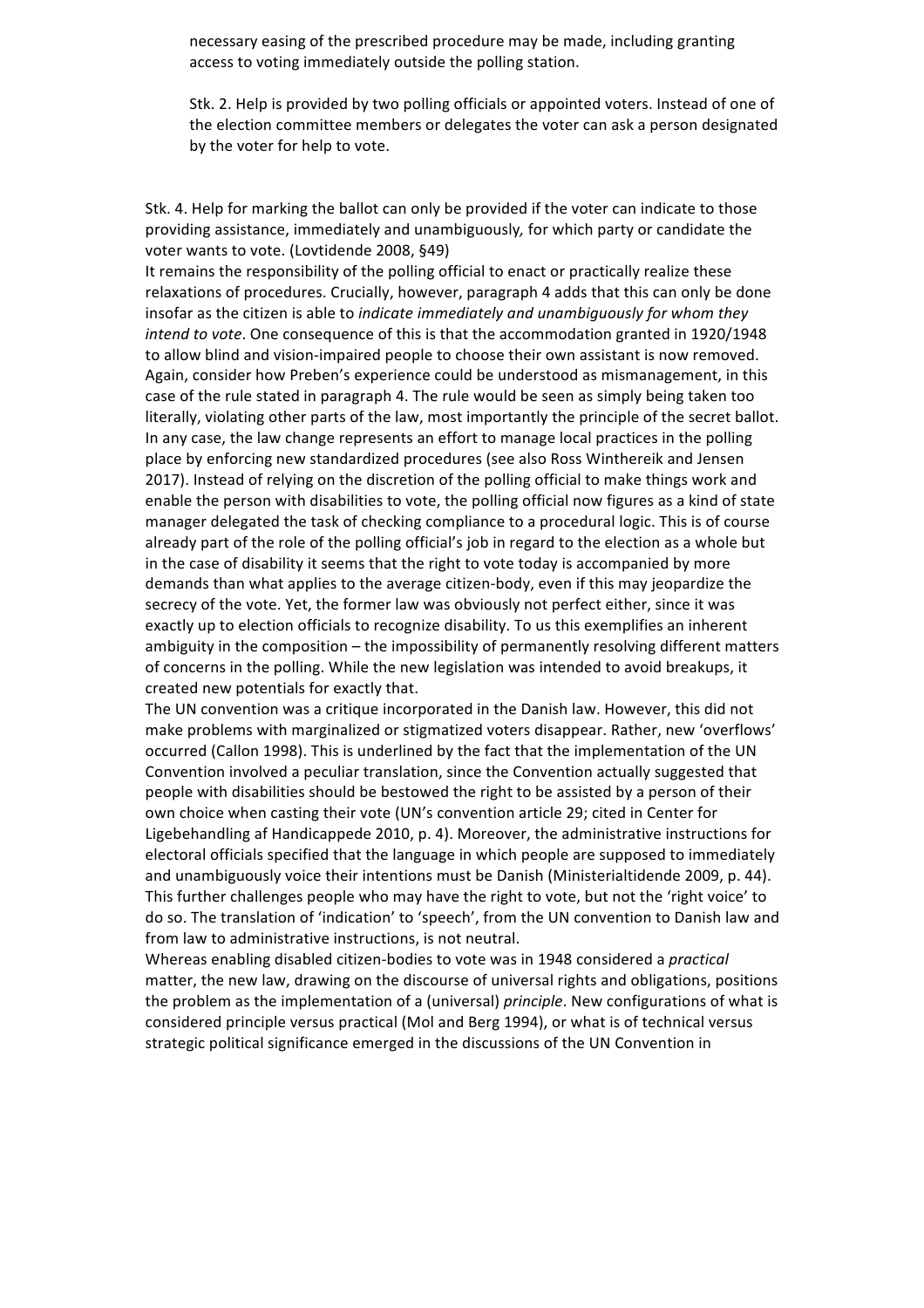Folketinget in 2008, where all the political parties praised the passing of the law while pointing out that the challenge would be its implementation in practice. Making laws is one thing, while making citizen-bodies and civil servants follow them is quite another. It is rather paradoxical then that the law itself – from the perspective of Preben – imposes several practical-procedural obstacles for accomplishing the secrecy of the vote. Hence, this is a breakup of election management that arises not only through a struggle of composition made up of attachments and detachments, but also because of the inevitably emergent and contingent consequences of legislative enactment.

## **Breakup 3: questioning authority**

In this last analytical section, we explore how disability poses a critique of a culturally specific understanding and negotiation of 'authority' and the process of mutual coauthorization between citizens and the state. Critique here works by making visible the difficulty, if not impossibility, of reaching a conclusive settlement of what it means to be a capable citizen with the authority to vote.

The removal of the accommodation for blind and vision-impaired people mentioned above exemplifies the political commitment to universal rights. The former Minister of Welfare, Karen Jespersen, proposed the changes to the legislation announcing that The special rules applying to blind people and persons with vision impairment, who had the right to be assisted by a helper of their choice without the participation of a representative of the state, are cancelled. In the future all voters, who need help with voting will have the same access to help casting their ballot. (Folketinget 2008b) At stake here is how citizens grant the state legitimacy and authority as a sovereign body and vice versa. To be able to vote in Denmark, one must be what in Danish is called *myndig*, which according to the online Danish dictionary<sup>6</sup> approximately means that one has the right to commit oneself to legally binding obligations. That is, being recognized as an adult who is capable of taking care of oneself and others in a responsible manner. As a citizen it means that one is independent, abled (if not able-bodied) and in our terms capable of 'authorizing the state' by granting one's vote to a political candidate or party. The meaning of the word *myndiq* is worth exploring here to further explicate the management of elections: a *myndighed* is the Danish word for 'authority', while *myndighedsperson*(person of authority) is a public servant or state appointee. In the spring of 2013 the government proposed legislation that would have permitted experiments with electronic voting. The organizations representing disabled people in Denmark saw this as an opportunity to petition for the development a non-disabling voting technology; a technology that would enable them to vote privately and unassisted by other human beings like everyone else. To the detriment of the organizations the bill did not get sufficient support to pass into law, but their support and aspirations clearly express an optimistic (even utopian) hope for a universal applicability of voting technology (cf. Ellcessor 2015).

In the wake of the failed attempt to introduce electronic voting, the disabled people's organizations allied with one of the parties in Folketinget to criticize the changes made by the 2008 law, which had removed the right for blind and vision-impaired people to choose their own aides. The cause of their discontent was, as described, that the present law forces them to cast their ballot in the presence of at least one *myndighedsperson* as assistant and as witness. Margrethe Vestager, who had sponsored the failed bill on electronic voting, countered their argument by reasoning that:

The rule exists in order to protect voters, who need assistance, when they vote. They will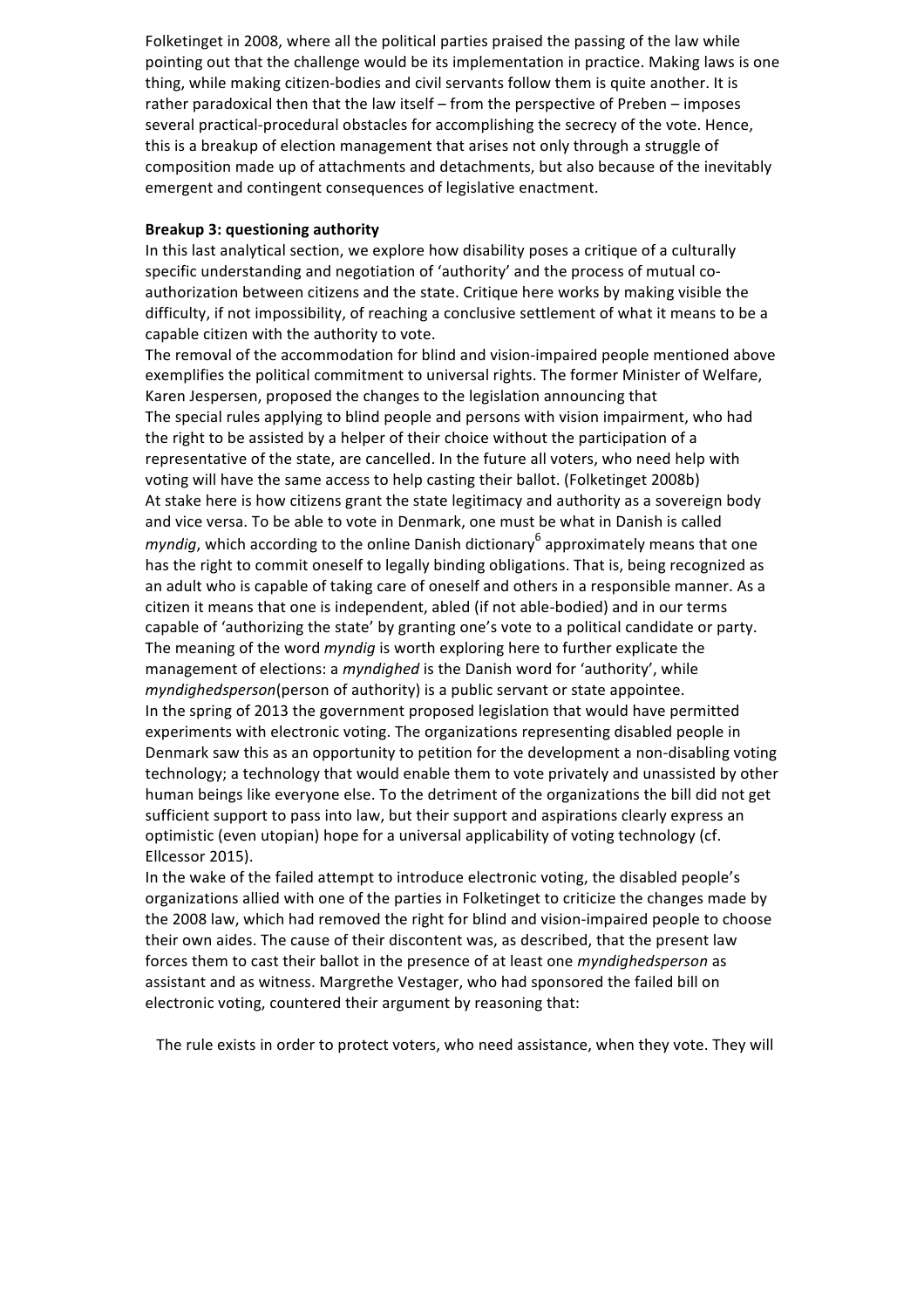often be in a vulnerable situation [...] and [...] the idea is to create a space, which prevents pressure to put an x next to someone that the voter would not have voted for, or that the x is put in a place which is completely different from where the assistant has been asked to put it. The demand must also ensure the public trust in the electoral process. Trust in the electoral process goes beyond one's own casting of a ballot, and it is thus just as important that one as a voter can trust that the election has been free for other voters too. (Folketinget 2013)

Here we see disagreements about the conditions that can be granted to disabled people and the consequences these conditions may have for the making of the democratic, votecasting citizen. The choice seems to be between a generalized trust, confidence and security (where a polling official is required) and the right of the disabled to experience the performance of free choice (which includes selecting his/her own assistant). Both the organizations for the disabled people, as well as politicians belonging to the opposition in Folketinget, expressed the view that valuing the trust in the integrity of the election higher than the attempts to protect the free choice of the disabled citizen would lead to *umyndiggørelse* – or, in other words, a 'de-authorization' of the disabled. This concept refers to a denial of someone's status as *myndig* and a declaration that they are incapable of managing their own affairs. They are in other words disempowered and denied full recognition of their citizenship. Echoing a libertarian critique of the role of the state, Simon Emil Ammitzbøll (from the party Liberal Alliance) said on behalf of his party that we have more confidence in people with disabilities than we have in public authorities, so we believe that people are capable of pointing out the person, they would like to have as a helper instead of letting the public authority appoint one. (Folketinget 2013)

Or in Preben's words:

As a physically disabled, who turn up at a polling station to perform his civil duties, one is in one's right mind, and therefore 100% capable of not being influenced, when the mark is placed. Quite simply, a helper is our arms and legs, and they are authorized to handle our bank affairs etc. - If one was not capable of making a choice, one would not be capable of acting as employer for one's helpers. (Nielsen 2013b)

What we have here is an interesting discrepancy between two enactments of *myndig*. On the one hand *myndig* may refer to being capable and independent as a citizen. On the other hand we have the authority that comes with being a government institution *(myndighed)*, which by definition is deemed capable and managerial. Disability brings to the front these different enactments, both contained in the composition of voting. This was not an entirely new discussion. In 2008, in the parliamentary debate discussed above, the left-wing party Enhedslisten challenged the idea that a polling official carried authority simply by virtue of being appointed by the state (Folketinget 2008a). An official is a private person to the same extent as everyone else, they claimed. While public servants are seen as citizens and not just as state employees, polling officials are here a special case because they are usually citizens who volunteer for the task of overseeing the election through their membership of one of the local municipal chapters of a political party, but any eligible voter can agree to the task. Without necessarily being employees of the state (they might be), polling officials temporarily represent the authority of the state in the process of voting and counting votes.

The government wanted a figure of authority (a polling official) to supervise the casting of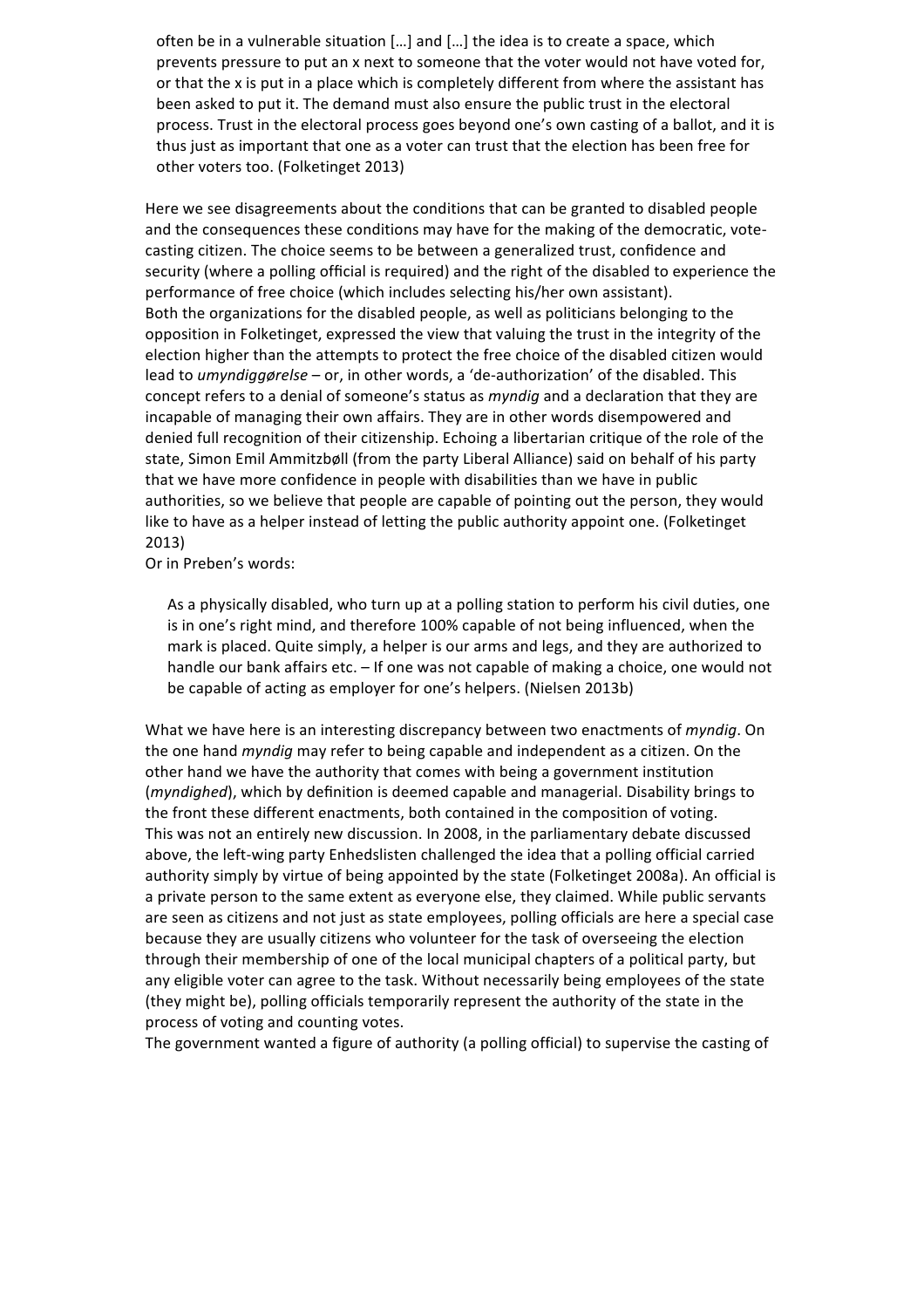ballots by disabled people, but in doing so the authority discredits the right and the capacity of the persons with disability to select their own trusted aide. The government reasoned that a disabled voter could be pressured by the helper to vote in a specific manner, or one could be pressured to select a specific helper (father, mother or another kinsperson) with whom one might disagree politically.

As described above, the principle behind the secret ballot is the performance of a temporary isolation of the voter from social attachments. The voting citizen is individualized when she or he is cut off from social influences and personal relationships at the moment the vote is cast. The law partly challenges this principle by stating that people with disabilities *must* be assisted – attached to particular persons who can be their 'arms and legs' as Preben voiced it above. Yet this breaks with the principle of the secret ballot. When the Danish government in 2008 changed the law, they stressed that the official (*myndighedspersonen*), who follows the disabled voter into the booth, is subject to confidentiality and sworn to rules of secrecy (Folketinget 2008a). Yet, bringing along an assistant problematizes the isolating capacity of the polling. The fiction of the voting booth as a free space breaks down, when assistants are brought along. This applies in the case that they are appointed as much as when they are privately selected. Publicly appointed assistants may in rural communities be an acquaintance of the disabled voter, and while they may be bound by confidentiality, they may also represent political interest (Center for Ligebehandling af Handicappede 2008, p. 13). Even if Preben thought that his helpers are the delegates of his arms and legs, they are also presumably *myndige* or else they could not be delegated the role at all. One might argue that the helper in Preben's situation was delegated several roles at once, which not always, but in this particular case, produced friction. The helper had to both act as a *bureaucratic subject* surveilling the procedure, and as a *neutral facilitator* of the process. At the same time, several disabled people expressed fear that the helpers do not suddenly stop being citizens as a result of this delegation, even if acting in an allegedly bureaucratic and neutral role.

Privately selected assistants may furthermore threaten the integrity of the election by bringing into the booth social relationships that could involve vote-buying or intimidation of the voter. The polling official acting as assistant should prevent this, but he or she may not prevent agreements made between the disabled voter and the helper prior to entering the polling booth. The temporary isolation – with or without self-chosen or government appointed assistants – cannot stop intimidation or transactions that take place before or after an election. The secret ballot only prevents the provision of material proof of how the voter voted. This of course applies to abled bodies as well, which demonstrates that this discussion concerns both abled and disabled citizen-bodies, and that secrecy of the ballot is not an absolute, but an ideal type that cannot be realized as a fact, only approximately performed.7

The debates in Folketinget as well as the various conventions on disabilities thus pinpoint different views on how disabilities are defined and managed during polling. These differ in terms of what it takes to constitute the secrecy of the ballot (is an oath of confidentiality sufficient?) as much as the integrity of the election (how does isolation of the voter in need of assistance really take place?). The roles that voters, helpers and authorities play in elections are thus not settled. They are emergent and ambiguous. On a more fundamental level, disability makes visible the impossibility of resolving what it means to be a capable person.

#### **Concluding remarks**

Insofar as the state is concerned about its ability to manage elections, the problems faced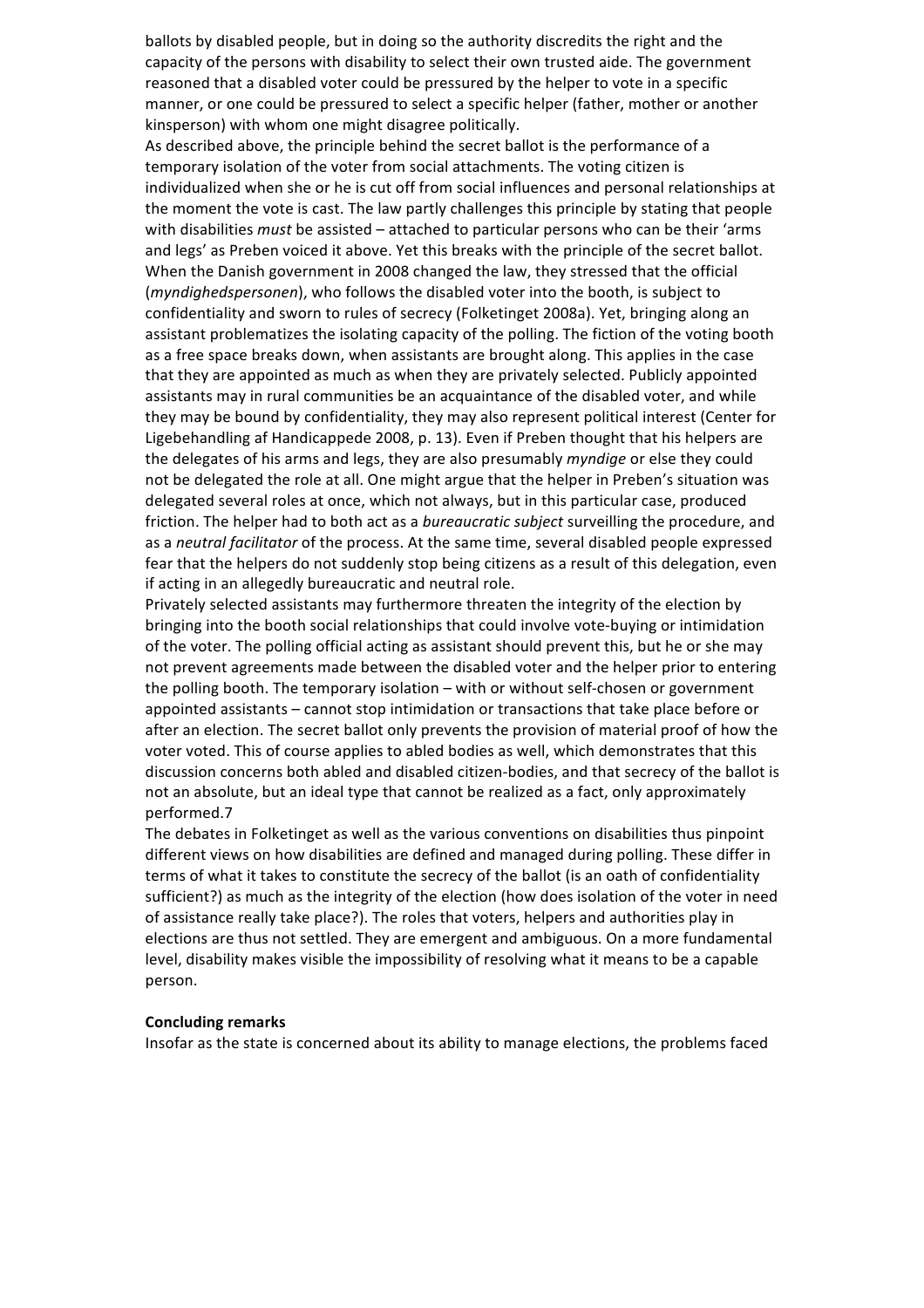by people with disabilities might be dismissed as a minor issue. What does it matter that a few disabled persons feel that they are not fully recognized as citizens, when the state selects their assistants in order to ensure the integrity of the election as a whole? But, if one follows the argument that the legal disqualification of disabled citizens' ability to choose their assistants challenges the ideal of citizenship  $-$  as that which grounds the electoral legislation as authoritative and democratic in the first place  $-$  then it matters. Disabled citizens are considered subjects capable of making free and independent political choices, which is why they are allowed to vote in the first place.

Returning to Preben's experience of casting his ballot, we have demonstrated the way ideals of universally applicable voting procedures and techniques clash with particular citizen-bodies circumscribed by state-endorsed regulations for disability. As mentioned, participation in polling relies among other things on discreet modes of bodily articulation, but the loud articulation of the political preferences of the body in question created too much noise. It can certainly be challenging to establish engagement in the democratic process, and enable flow, but to perform equally important detachments may certainly also fail. As we have also argued, the potential to fail is not just a property of the *in-situ* composition of citizen-body, polling booth, pencil, paper, helper, etc., but also a property of legal processes and the ambivalence inherent in the idea of a 'capable person'. Infra-critique highlights the practical fragility of the co-production and co-authorization of state and the citizen-bodies in voting, but also that  $(dis)$ ability – and its management – may be reconfigured in such processes. Disability is not a fixed condition, which is easily compensated for by electoral managers or rules. Indeed, disability seems to appear exactly when the co-authorization process has to be done differently, and hence at moments when one may realize that there are alternatives to the normalized procedures. Consequently, if disability is a 'transgressive category' that forces one to rethink the body and its boundaries (Shildrick and Price 1996), disability can simultaneously be considered a 'transgressive practice' that may challenge us to continually (re-)engage the performance of citizen-bodies in voting processes. As a 'misfit' (Stephens *et al.* 2015), disability challenges the common perception of Danish elections as unproblematic. It makes the process appear more fragile and ambiguous, but without suggesting that this state of affairs is wrong in a way that can be mended once and for all. Disability enables our thinking about the electoral process – often presented as controlled and ordered – as one that is overflowing with ambiguity and one that continually threatens to break down. It also *enables* our thinking about the need for elasticity in the practical management of emerging challenges in the electoral process.

In this sense disability as an empirical matter and concern generates *potentiality* for infracritique, but not from a single point or in a unidirectional way. Rather infra-critique happens when the distinction between 'meta' and 'infra' collapses (Verran 2014, p. 8). What the blind and the vision-impaired criticize may be a benefit to people with other forms of disability, while what the UN sees as a critical intervention may be experienced as the opposite by Danish legislators. Our discussion shows the impossibility of settling once and for all what is the 'best' form of election management, and what a 'capable person' is. It also questions analytically the 'best' place from which to conduct critique by making us sensitive to the multiple places in which 'critique' is articulated and expressed. A compositionist approach allows one to follow immanent and emergent forms of critique. These forms of critique are not about debunking electoral practices from a self-authorized distanced outsider perspective, or for the matter a privileged insider position (Latour 2010). Rather, the recognition of the fragility of elections, and its own potential for infracritique, is also the recognition of the mundane, practical and tedious work needed to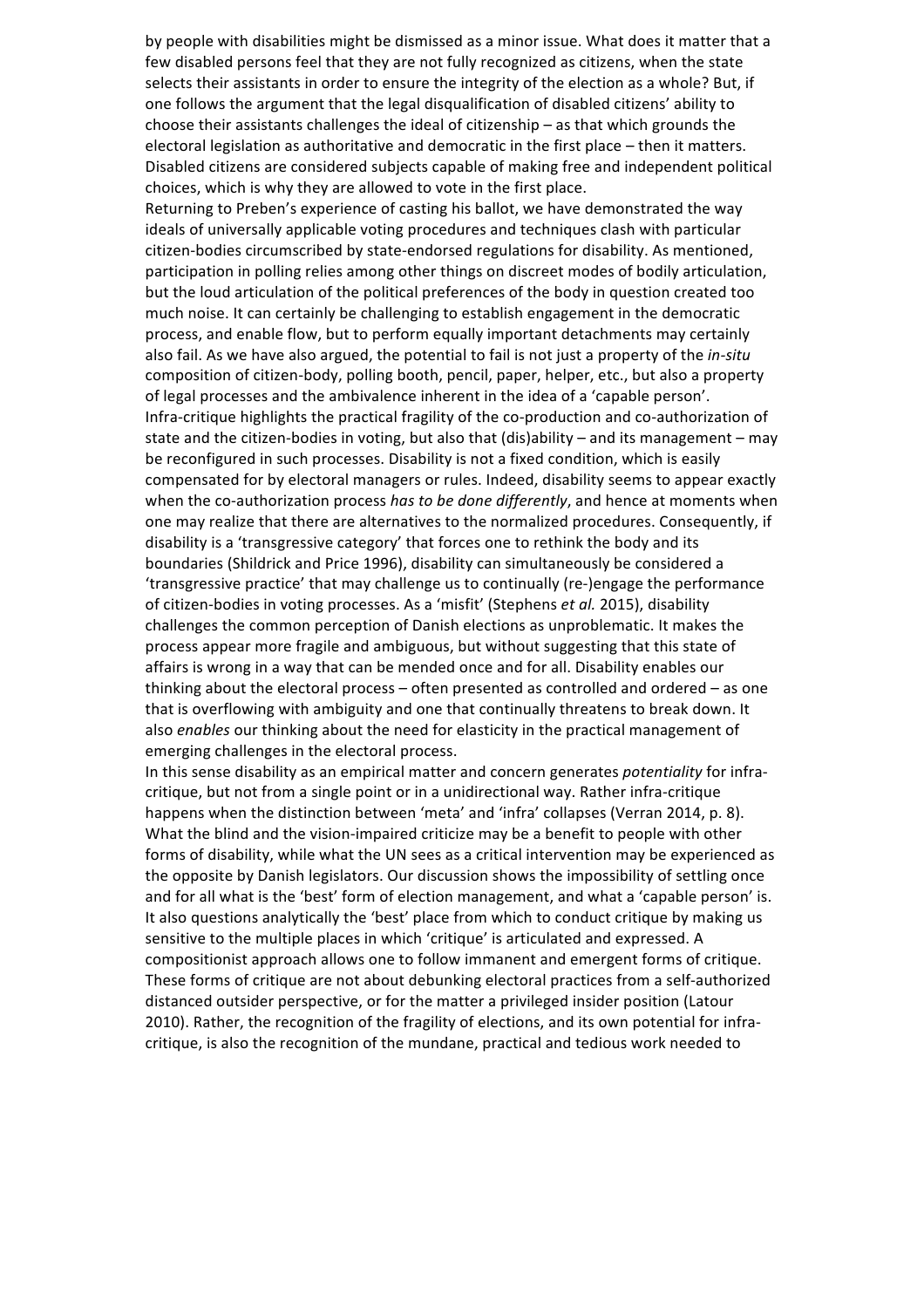make elections work - including making the appropriate cuts as this is simultaneously entangled in emergent legal enactment.

In this view democracy is not only a principle, a way of governing or an idea; it is also a practical matter entangled in management, contingently performed and rooted in a composition without clear borders between inside and outside. We hope this kind of analysis will stimulate interest in paying

careful attention to the practical aspects of voting, especially facing upcoming or potential changes. As such the case demonstrates how contemporary ideas of modernizing voting processes through digitalization must be considered with extreme care, since digitalization challenges the irreversibility of important detachments in the process while also re delegating authority from current actors in the process to experts in computer science (see Gad and Dalsgaard 2015; Dalsgaard and Gad n.d.). In this sense disability helps explicate issues of general importance to democratic processes, not only in relation to the very real challenges faced by people with disabilities when voting.

# **Notes**

- 1. A Danish city of approximately 50,000 citizens.
- 2. All translations from Danish in this article are by the authors.
- 3. The principle of symmetry for social inquiry was originally developed in social constructivist studies of science and entailed that all knowledge, whether normally considered true or false, should be explained using the same sociological vocabulary (Bloor 1976). Actor-network theorist Michel Callon (along with Bruno Latour) later critiqued this idea (e.g. Callon 1988) because it contained its own asymmetry. It claimed that 'the social', or a sociological vocabulary, was the means for explaining everything. Callon and Latour instead suggested generalizing this principle of inquiry so as to use the same vocabulary to analyze all phenomena in a given composition, no matter whether they are usually considered social or natural.
- 4. A strong example of irreversibility later in the process is that all election materials are destroyed after a period allowing for complaints. Thus, the election result cannot be contested indefinitely.
- 5. See http://www.un.org/disabilities/countries.asp?navid=17&pid=166.
- 6. Ordnet.dk, published by Det Danske Sprog-og Litteraturselskab, accessed 13 May 2015.
- 7. In the autumn of 2016 a new bill (L9) that would allow disabled people to choose their own assistant and to make use of technological aids has been introduced in Folketinget. This was a response to the critique voiced by Dansk Handicapforbund but also a means for allowing experiments with the polling procedure. Interestingly, the bill does not define who would count as disabled (would anyone be able to claim it?) and there are no criteria for the technological aids (anything can be used  $-$  except electronic voting  $-$  as long as the relevant minister approves). This shows again that the electoral system cannot fully recognize or make recognizable how democracy is embedded in practical procedures and technologies. It also shows that the electoral procedure and democracy is still historically contingent and continually renegotiated. How this bill is negotiated and enacted in practice in the future (a partly analytical process) could significantly influence the polling process compelling and elaborating our own current analysis partly enacted here.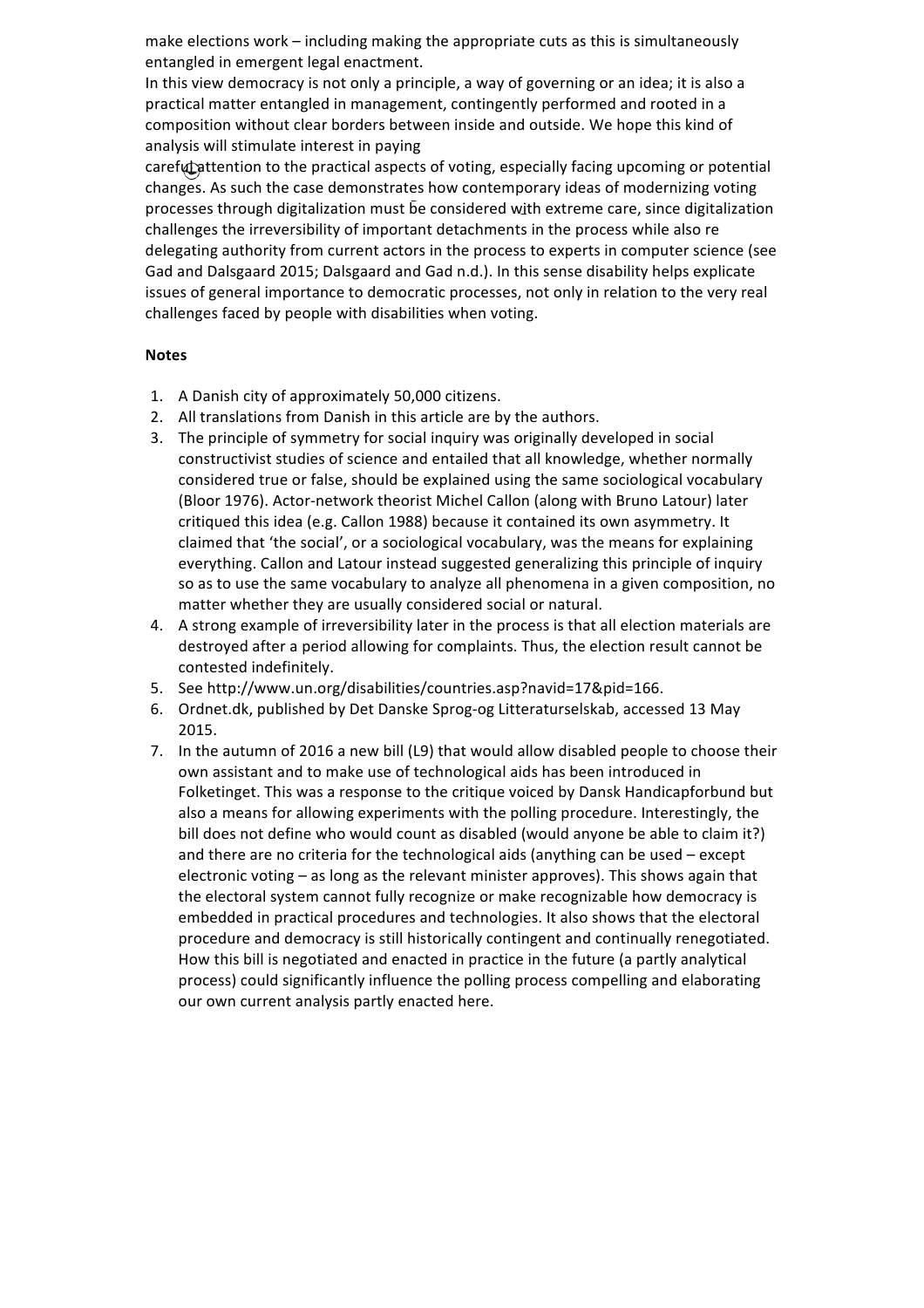## **References**

Bertrand, Romain, Briquet, Jean-Louis, and Pels, Peter, 2007. Introduction. Towards a historical ethnography of voting. *In*: Romain Bertrand, Jean-Louis Briquet, and Peter Pels, eds. *Cultures of voting*. London: Hurst, 1-15.

Bloor, David, 1976. *Knowledge and social imaginary*. Chicago, IL: University of Chicago Press.

Blume, Stuart, 2012. What can the study of science and technology tell us about disability? *In*: Nick Watson, Alan Roulstone, and Carol Thomas, eds. Routledge handbook of disability *studies*. Abingdon: Routledge, 348–359.

Bowker, Geoffrey and Star, Susan Leigh, 1999. Sorting things out: classification and its *consequences*. Cambridge, MA: MIT Press.

Callon, Michel, 1998. An essay on framing and overflowing: economic externalities revisited by sociology. In: Michel Callon, ed. The laws of the market. Oxford: Blackwell, 244–270.

Callon, Michel and Rabeharisoa, Vololona, 2008. The growing engagement of emergent concerned groups in political and economic life: lessons from the French Association of Neuromuscular Disease Patients. *Science, Technology & Human Values*, 33 (2): 230-261. Center for Ligebehandling af Handicappede, 2008. *Demokrati for alle*. Copenhagen: Center for Ligebehandling af Handicappede.

Center for Ligebehandling af Handicappede, 2010. *Erfaringer med at Stemme III*. (translated from My Opinion My Vote). Copenhagen: Center for Ligebehandling af Handicappede.

Coles, Kimberly, 2007. *Democratic designs*. Ann Arbor: The University of Michigan Press. Dale, Karen, 2005. Building a social materiality: spatial and embodied politics in organizational control. *Organization*, 12 (5): 649-678.

Dale, Karen and Burrell, Gibson, 2000. What shape are we in? Organization theory and the organized body. In: John Hassard, Ruth Holliday, and Hugh Willmott, eds. *Body and organization*. London: Sage, 15–30.

Dale, Karen and Latham, Yvonne, 2015. Ethics and entangled embodiment: bodiesmaterialities–organization.

*Organization*, 22 (2): 166–182.

Dalsgaard, Steffen and Gad, Christopher, n.d. The digital unbounding of the polling booth. *Ethnos*.

Elklit, Jørgen and Svensson, Palle, 1997. What makes elections free and fair? *Journal of Democracy*, 8 (3): 32–46.

Ellcessor, Elizabeth, 2015. Blurred lines: accessibility, disability, and definitional limitations. *First Monday*, 20 (9).

Available from: http://firstmonday.org/ojs/index.php/fm/article/view/6169/4904 Folketinget, 2008a. L17 Forslag til Lov om Ændring af Lov om Valg til Folketinget, Lov om Valg af Danske Medlemmer til Europa-Parlamentet og Lov om Kommunale og Regionale Valg. Forhandlinger. Christiansborg. Available from:

http://www.ft.dk/samling/20081/lovforslag/L17/BEH1/forhandling.htm#dok Folketinget, 2008b. L17 Forslag til Lov om Ændring af Lov om Valg til Folketinget, Lov om Valg af Danske Medlemmer til Europa-Parlamentet og Lov om Kommunale og Regionale Valg. Fremsættelsestalen. Christiansborg. Available from:

http://www.ft.dk/samling/20081/lovforslag/L17/fremsaettelsestale.htm#dok

Folketinget, 2013. 92. møde. Christiansborg. Available from:

http://www.ft.dk/forhandlinger/20121/20121M092\_ 2013-05-03\_1000.htm

Gad, Christopher and Dalsgaard, Steffen, 2015. Digital optimering. Tidsskriftet Antropologi,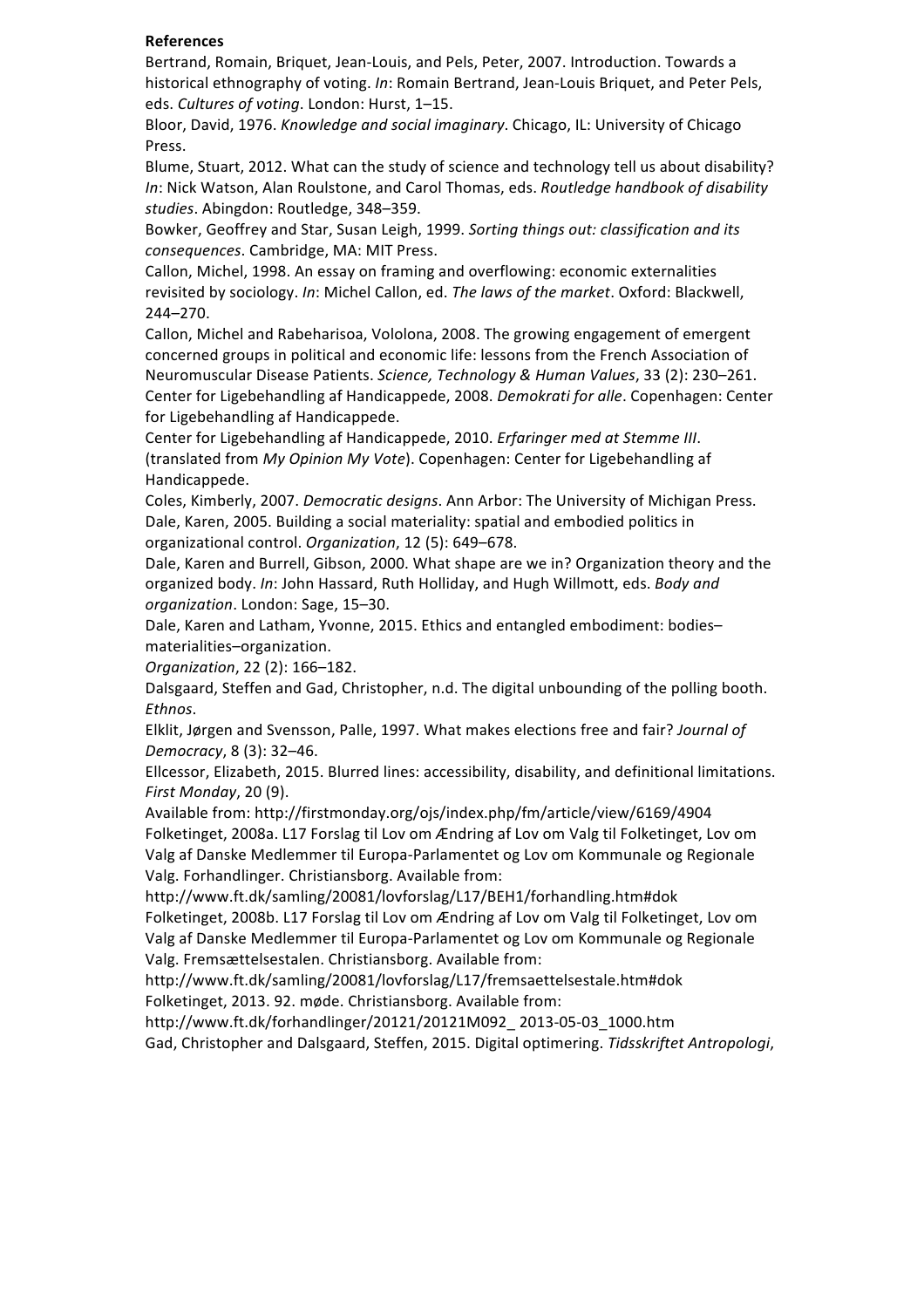70: 153–169.

Galis, Vasilis, 2011. Enacting disability: how can science and technology studies inform disability studies? *Disability & Society*, 26 (7): 825-838.

Inahara, Minae, 2009. This body which is not one: the body, femininity and disability. *Body & Society*, 15 (1): 47–62. Latour, Bruno, 2004. How to talk about the body? The normative dimension of science studies. *Body & Society*, 10 (2-

3): 205–229.

Latour, Bruno, 2005. *Reassembling the social: an introduction to actor-network-theory*. Oxford: Oxford University Press.

Latour, Bruno, 2010. An attempt at a 'compositionist manifesto'. New Literary History, 41 (3): 471-490. Latour, Bruno, 2013. An inquiry into modes of existence. Cambridge, MA: Harvard University Press.

Latour, Bruno, n.d. Critical distance or critical proximity? Sharon Ghamari, ed. Fictive dialogue prepared for a volume in honor of Donna Haraway Available from:

http://www.bruno-latour.fr/sites/default/files/P-113-HARAWAY.pdf [Accessed 22 February 2016].

Lovtidende, A., 1901. *Lov om valg til folketinget*. Copenhagen: Indenrigsministeriet. Lovtidende, B., 1948. *Referat fra diskusion af ændringer til Lov om valg til folketinget*. Copenhagen: Indenrigsministeriet.

Lovtidende, A., 2008. Folketingsvalgloven. Published 23/06/2008. Copenhagen: Økonomiog Indenrigsministeriet. j.nr.

2008-3997.

Lynch, Michael, 2001. Pandora's ballot box: comments on the 2000 US presidential election. *Social Studies of Science*, 31 (3): 417-419.

Mill, John Stuart, 1861. *Considerations on representative government*. London: Parker, Son & Bourn.

Miller, Clark A., 2004. Interrogating the civic epistemology of American democracy: stability and instability in the 2000 US Presidential Election. *Social Studies of Science*, 34 (4): 501– 530.

Ministerialtidende, 2009. *Vejledning om afholdelse af kommunale og regionale valg tirsdag den 17. november* 2009.

Published 10/9/2009. Nr. 70. Copenhagen: Indenrigs og Socialministeriet j.nr. 2009-1835, 42, section 7.3.

Mol, Annemarie and Berg, Marc, 1994. Principles and practices of medicine. *Culture*, *Medicine and Psychiatry*, 18 (2): 247–265.

Moser, Ingunn, 2000. Against normalisation: subverting norms of ability and disability. *Science as Culture*, 9 (2): 201– 240.

Moser, Ingunn and Law, John, 1998. Making voices: disability, technology and articulation. In: Politics of technology, 1998 NECSTS Workshop, Maastricht.

Nielsen, Preben Steen, 2013a. MIN STEMME VEDKOMMER ÅBENBART ALLE. Available from: https://www.

facebook.com/photo.php?fbid=10200930981143021&set=a.1016734184866.2002658.142 0442476&type=

1&permPage=1, Facebook post and debate [Accessed 2 January 2016].

Nielsen, Preben Steen, 2013b. Lidt mere Valgsnak. Facebook post and debate. Available from: https://www.facebook. com/prebstar/posts/10200986004038559?pnref=story [Accessed 2 January 2016].

Pullen, Alison and Rhodes, Carl, 2015. Ethics, embodiment and organizations. *Organization*, 22 (2): 159–165.